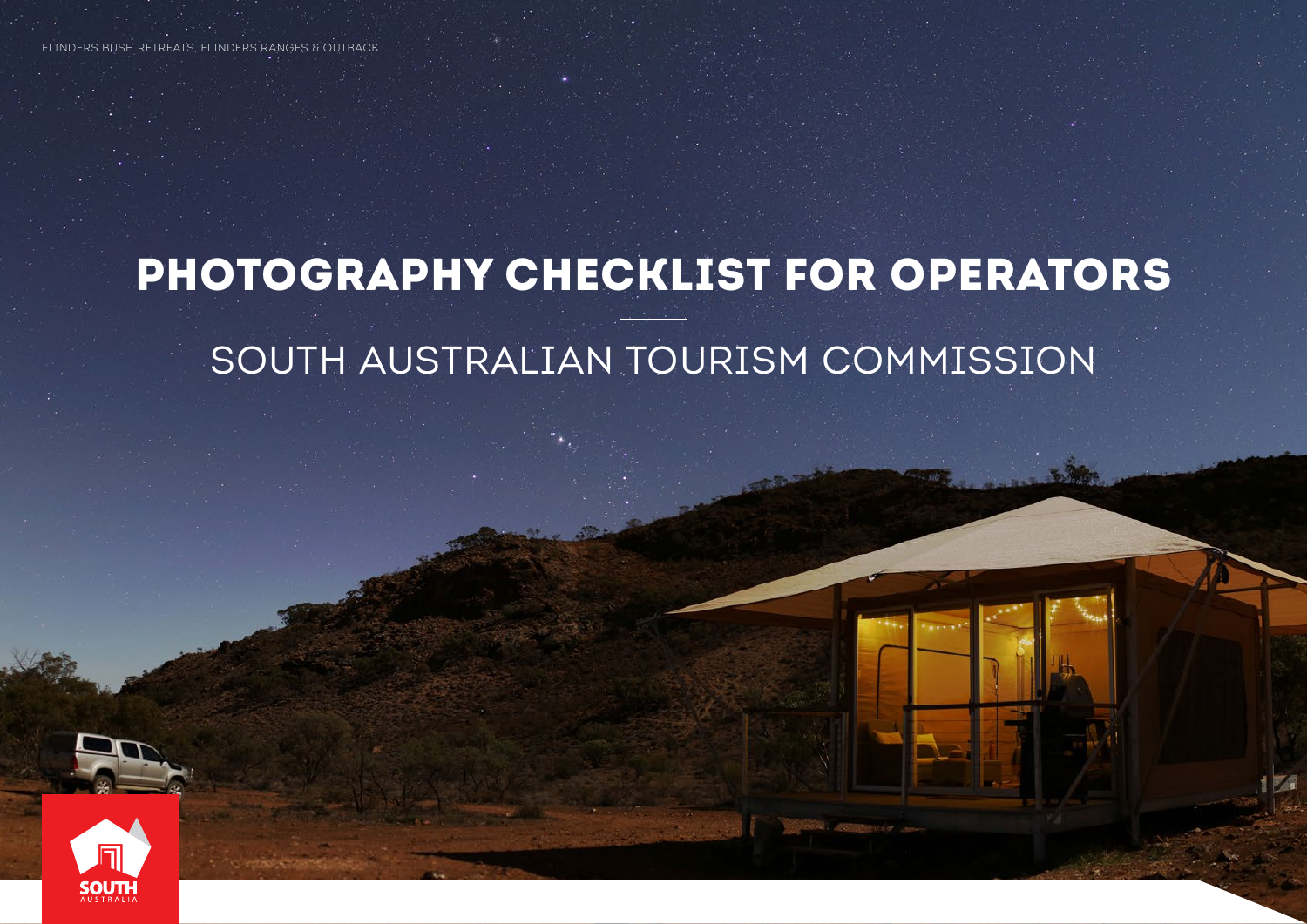## SHOOT CONSIDERATIONS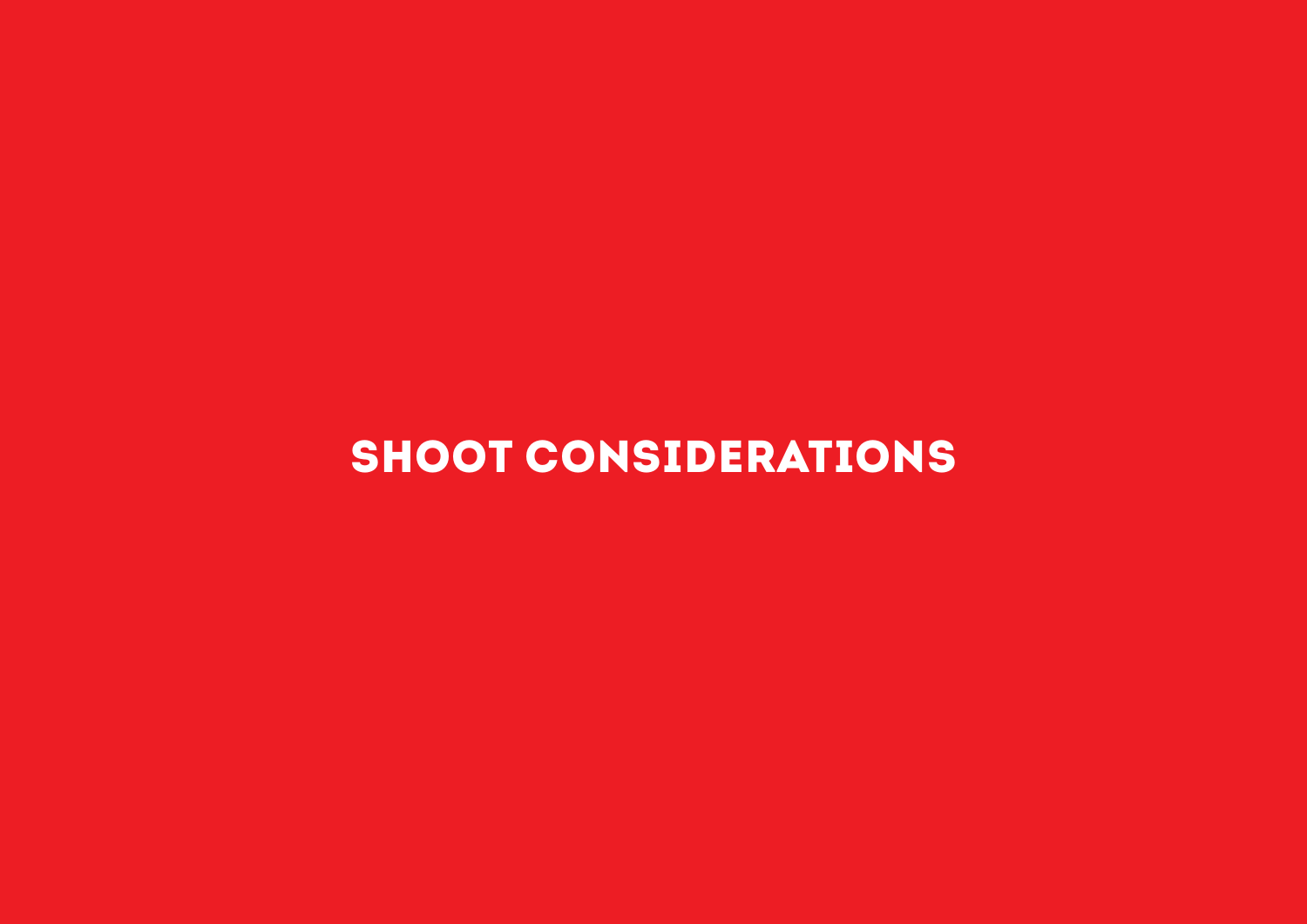- 1. Prior to engaging with a photographer it is a good idea to work out your photography brief and budget, this can also dictate which photographer to approach. All photographers have different strengths and it is important that you contract a supplier that is able to meet your needs.
- 2. Will you be shooting mostly indoors/outdoors?
- 3. If indoors does the photographer shoot with/without additional lighting?
- 4. What time of day will you be shooting? Will any sunrise/sunset shots be factored into the schedule?
- 5. If shooting in a National/Conservation Park is a permit required? For more information visit: <https://www.parks.sa.gov.au/permits-and-licences/photography-and-filming-permits>
- 6. If using a drone, does the supplier have all the relevant certifications? For more information visit: https://www.casa.gov.au/aircraft/landing-page/flying-drones-australia <https://www.casa.gov.au/aircraft/standard-page/can-i-fly-there-drone-safety-app>

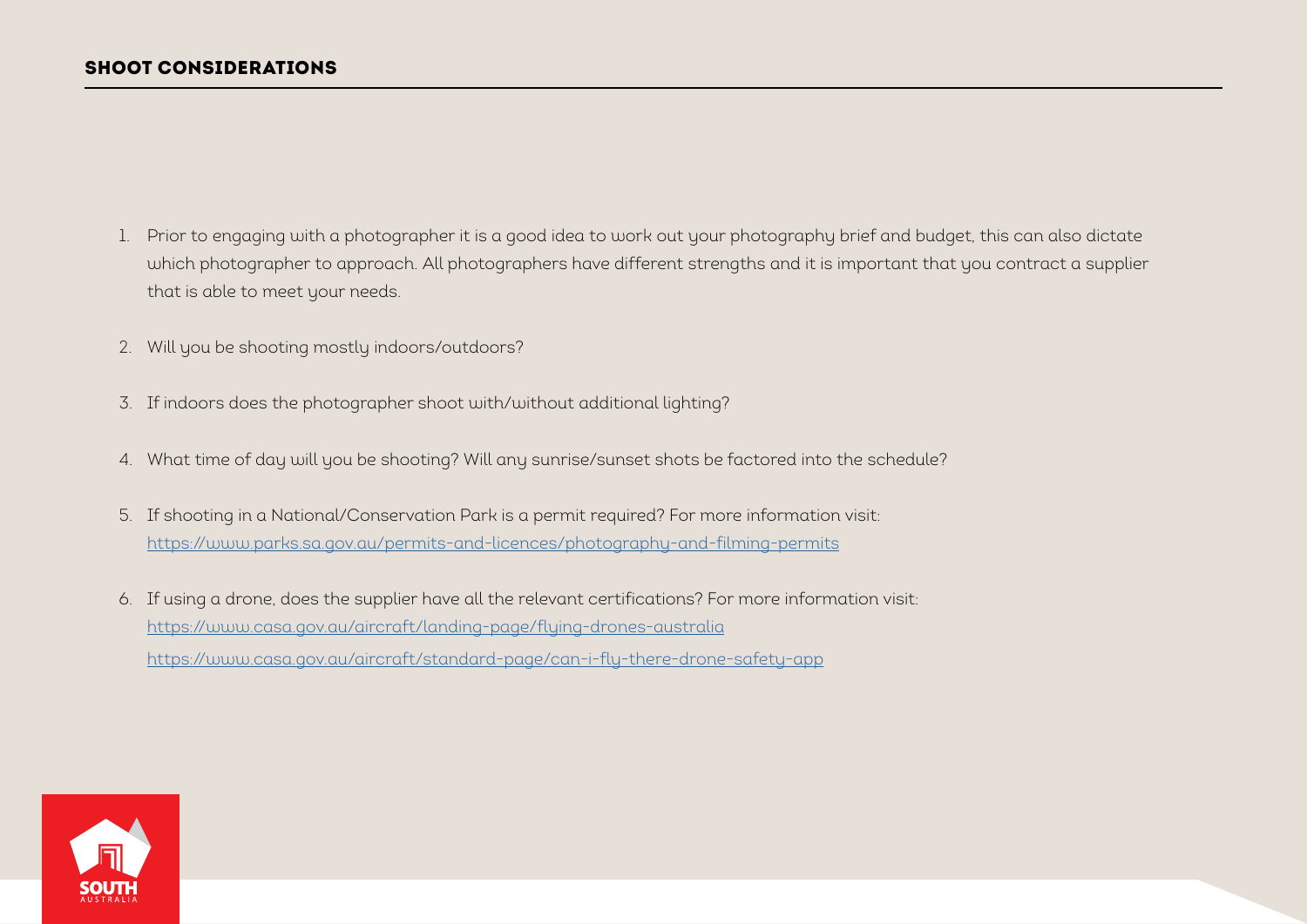## CONTRACT | AGREEMENT | CHARGES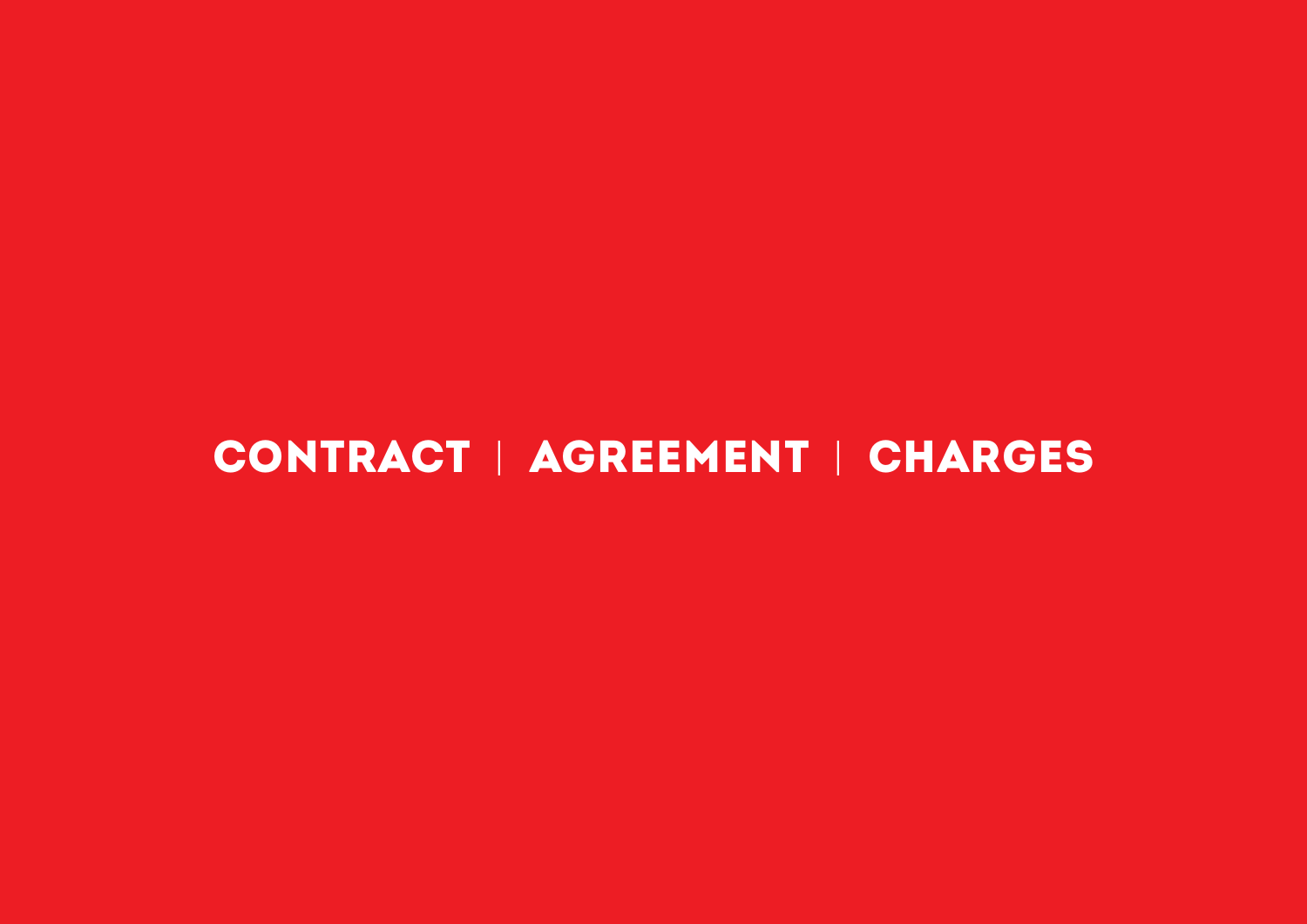### CONTRACT | AGREEMENT | CHARGES

- 1. In discussions with your photographer it is important to communicate your intention for the images to be used for your own marketing purposes. This may include having your images available on the SA Media Gallery for the promotion of your business which distributes to third parties both nationally and internationally.
- 2. Who will own copyright? When engaging a photographer for a commissioned shoot, it may be beneficial to own copyright of the produced assets. This way you will be able to use and distribute the images without limitation as you will own the intellectual property of the assets. Alternately, if the photographer retains copyright, you may wish to negotiate suitable terms around unlimited use of the assets for your own marketing purposes including having images available on the SA Media Gallery.
- 3. Will a recce (reconnaissance) be required? What is the additional cost for this? A recce is normally carried out to scope out specific angles and assist in determining location requirements and overall shoot planning to achieve the best outcomes.
- 4. Provide your photographer with the SATC's Visual Style Guide so they can see what types of imagery the SATC are seeking for the SA Media Gallery.
- 5. Read your photographer's terms and conditions. What is their cancellation policy if you need to postpone the shoot due to weather? If the shoot goes over the scheduled time, what are their costs per hour? Does this vary depending on time of day?
- 6. Does the photographer's fee include receiving both TIFF and JPEG files?
- 7. Does the photographer's fee include any post production work? If not, what are their rates? Post production work can include, but is not limited to, colour correction, editing, composing, image stitching, retouching (clothing/talent), detail enhancement, object removal and straightening of horizon lines.
- 8. When would you expect final delivery of files including post production work? 2-3 weeks post shoot date should be sufficient.

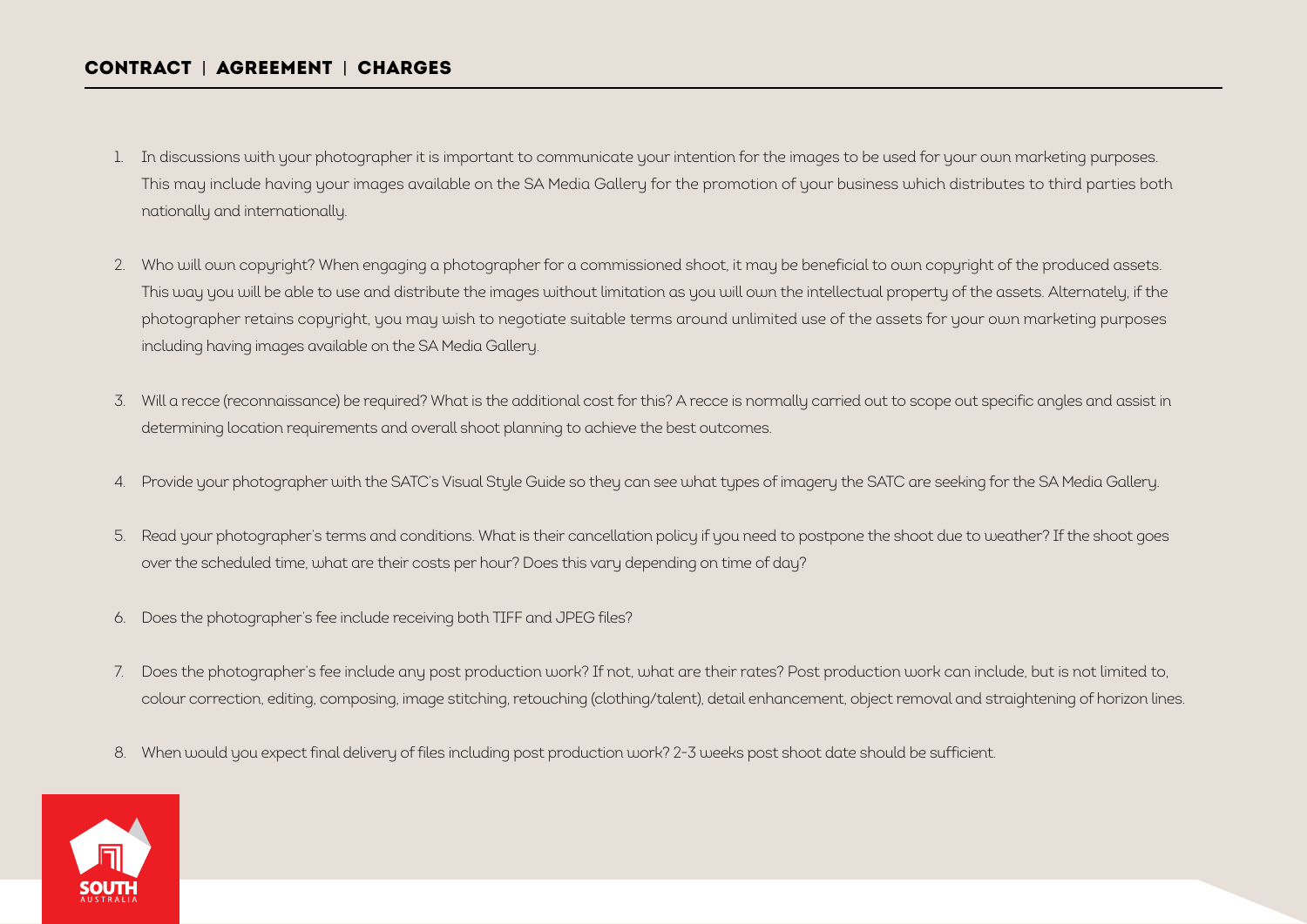## BRIEF | SHOOT SCHEDULE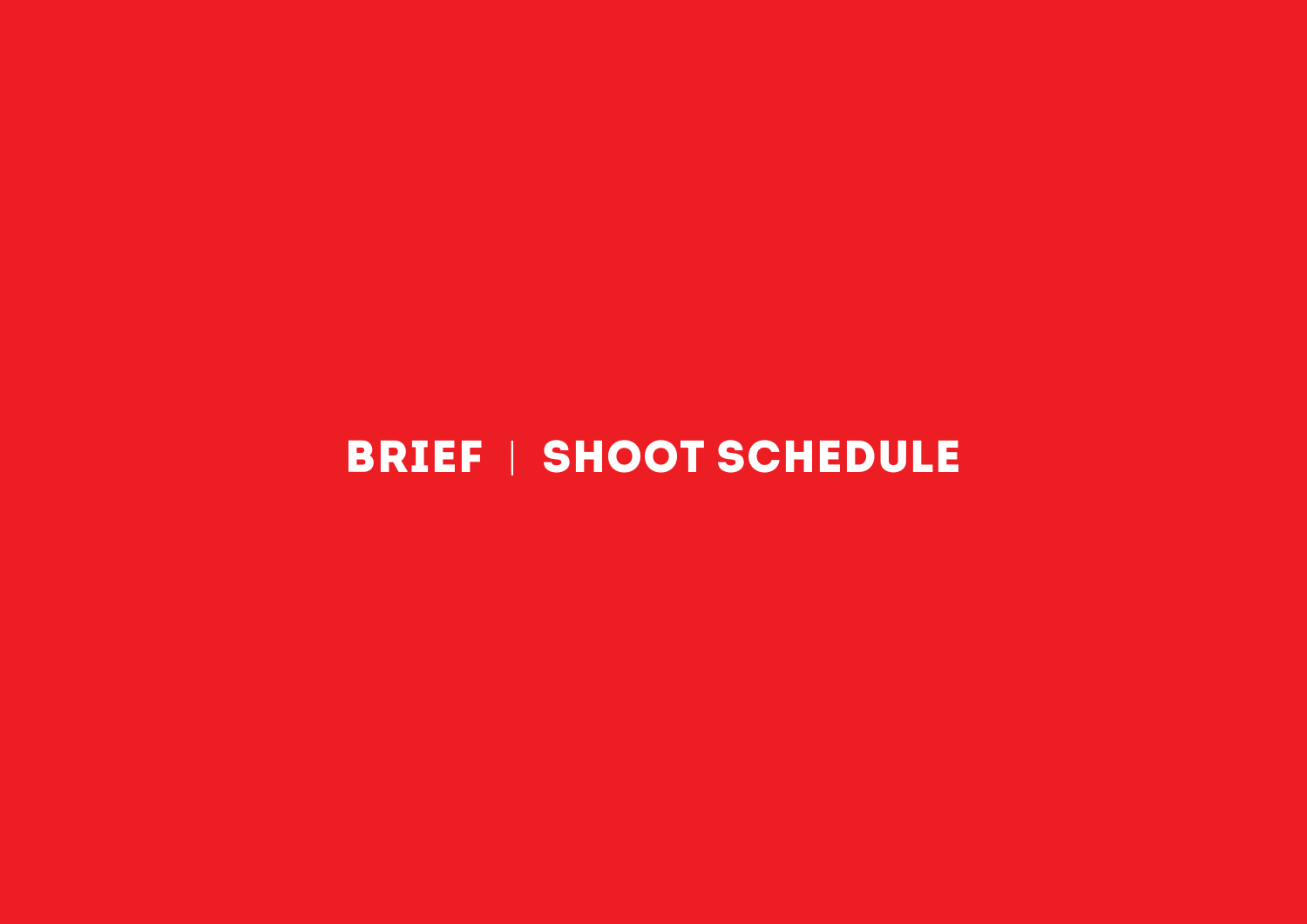- 1. Discuss the brief with your photographer. Do they have any questions/concerns?
- 2. Identify the hero locations and include these in the brief. Is there a priority order for locations? Discuss your expectations and work out realistically how many locations can be included into the schedule.
- 3. Is there a location that needs to be captured at a specific time? This can affect the order of locations in the shoot schedule.
- 4. Consider capturing images in both portrait and landscape orientation. Each orientation will suit different applications, for example, marketing collateral and social media platforms.
- 5. When shooting at a venue/property other than your own, ensure each operator/property owner signs a Property Release Form so you have an agreement in place providing permission to shoot at the location.
- 6. Factor in driving times as well as any breakfast/lunch/dinner breaks.
- 7. Consider including a contingency plan in case weather or other unforeseen circumstances inhibit shooting at particular locations on the day.
- 8. Have a backup location(s) prepared for any unforeseen circumstances that may occur on the day or if you are running ahead of schedule and can fit another location in.

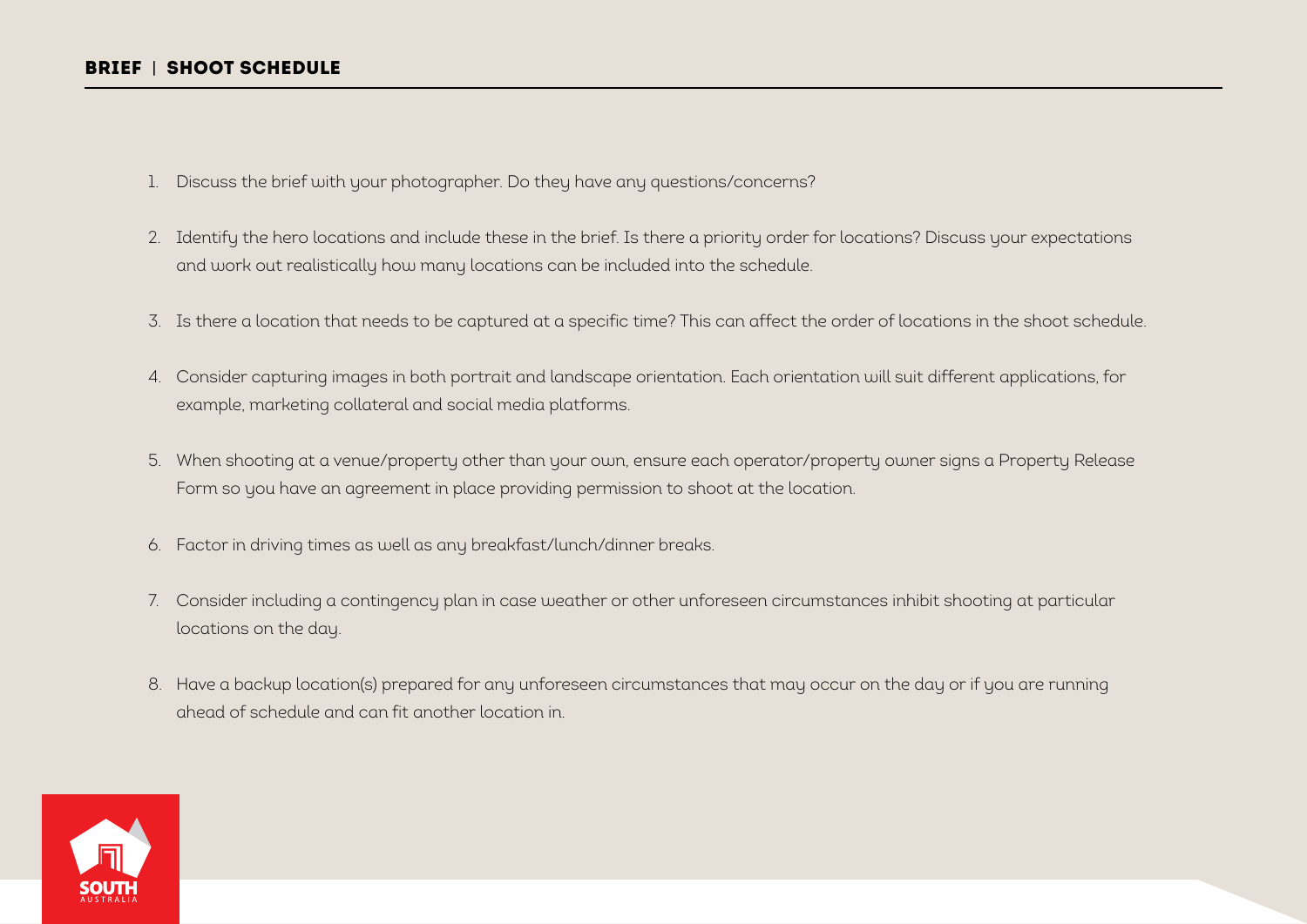## DOCUMENT EXAMPLES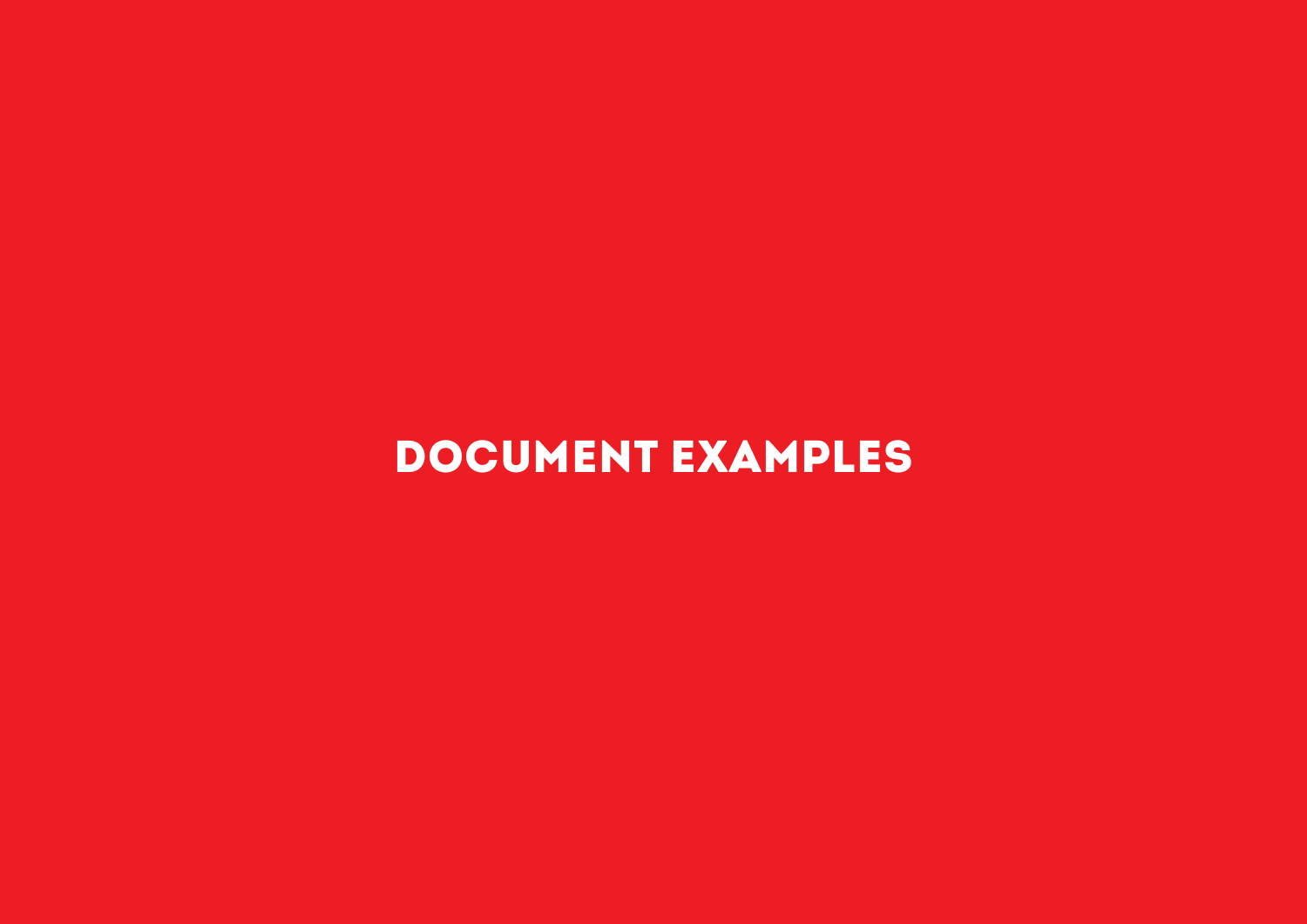### VISUAL ASSETS LICENCE ORDER TERMS AND CONDITIONS

These terms and conditions apply to the Licence granted to the South Australian Tourism Commission ("SATC") by the Supplier ("Supplier") of the visual asset material ("Material") described in the Visual Assets Licence Order ("Order").

#### **BACKGROUND**

**(a)** The SATC is the South Australian Government agency responsible for the development and promotion of South Australia as a tourism destination.

**(b)** The SATC and other State Government agencies use and distribute an extensive range of visual media to support South Australian tourism, events and business activities.

**(c)** The Supplier has offered to provide the Material for use by the SATC in accordance with the Order and these terms and conditions and the SATC has accepted that offer.

#### INTELLECTUAL PROPERTY OWNERSHIP AND/OR USE RIGHTS

The Supplier grants the SATC and all South Australian Government agencies, a non-exclusive, irrevocable, perpetual, worldwide licence ("Licence") to publish, modify, reproduce, communicate and distribute the Material by any means (including digital) for the following purposes:

 Promotion of South Australia as a tourism, events and business destination.

 Distribution to third parties for them to promote South Australia as a tourism, events and business destination.

 Provision to Tourism Australia for inclusion in media galleries and distribution for the promotion of Australia as a tourism, events and business destination.

The Licence will commence on the provision of the Material to the SATC by the Supplier. If the SATC distributes Material to third parties the SATC will not charge third parties for the use of the Material, except for the cost of dubbing, copying and delivery of the Material which will be recovered by the SATC.

Under the Licence, the SATC and other South Australian Government agencies are permitted to use the Material in the commercial arena to a global audience including but not limited to:

 the World Wide Web and associated distribution mechanisms (blogs, email, e-newsletters, social media etc); multi-media applications; free to air and paid television; video (i.e. trade and consumer applications, in-flight viewing etc) print publications press advertising and editorial; promotional items (t-shirts, mugs, posters, signs, etc);

 billboards/outdoor/OOH advertising. The SATC will ensure that any requests for use of the

Materials listed below by a third party for uses other than promoting South Australia will be referred back to the Supplier of the Material to negotiate other arrangements.

The Supplier acknowledges that the SATC is not able to control and has no liability for the use of the Material contrary to the terms of the Licence.

#### THE SUPPLIER'S WARRANTY AND INDEMNITY

The Supplier warrants that:

**(a)** it is the bona fide owner of all intellectual property rights in the Material or if the Supplier is not the intellectual property rights owner then it has been duly authorised to act on behalf of the intellectual property rights owner, and the Supplier agrees to provide written evidence of that authority to the SATC if requested;

**(b)** it complied with all laws, regulations and other requirements in the creation or capture of images in the Material;

**(c)** the Material the subject of this Agreement does not infringe the intellectual property rights of any third party; and

**(d)** that releases have been obtained from any talent, models persons and properties shown in the Material which enable the Supplier to provide the Licence to the SATC in accordance with these terms and conditions.

The Supplier will indemnify the SATC if there is any breach of the warranties specified in sub clauses (a), (b), (c) or (d) above.



#### PRICE

In consideration for granting the Licence, the SATC will pay the Price stated on the Order.

The SATC will make payment once the Materials have been delivered to the SATC in an Approved Format with 30 day of receipt of a tax invoice which includes the suppliers address, ABN and bank details.

The Price includes all taxes, duties or government charges imposed or levied in Australia or overseas in connection with this Agreement.

The Price includes all costs of compliance with the obligations under this Agreement. No other cost or expenses are payable by the SATC.

The Supplier:

**(a)** acknowledges that SATC may be obliged under taxation laws to deduct a withholding from the fees payable to the Contractor under this Agreement; and

**(b)** agrees that if SATC is obliged to deduct such a withholding, SATC is entitled to do so under this Agreement and will not be required to pay any compensation to the Supplier.

#### **DELIVERY**

The Supplier must deliver the Materials in an Approved Format as follows: By emal to: **brandassets@sa.gov.au** By post to: **Brand Assets Coordinator** South Australian Tourism Commission GPO Box 1972 ADELAIDE SA 5001

#### **GENERAL**

The Supplier consents to use of the Material without attribution. The parties may not terminate or vary this Agreement except by written agreement signed by both parties. The parties agree that any termination of the Agreement shall be of prospective effect only, and that SATC shall not be required to recover, destroy, or surrender any publication, reproduction, communication or other use of the Material effected prior to the date of termination.

This Agreement constitutes the entire agreement between the parties and replaces any previous agreement between them relating to intellectual property rights in the Material.

#### SPECIAL CONDITIONS

These terms and conditions are subject to any Special Conditions included on the Order. In the event of a conflict between these terms and conditions and the Special Conditions included on the Order the Special Conditions shall take precedence.

#### APPLICABLE LAW

This Agreement must be read and construed according to the laws of the State of South Australia and the parties submit to the jurisdiction of that State.

Level 9, 250 Victoria Square, Adelaide South Australia 5000 GPO Box 1972 Adelaide SA 5001 **T** 08 8463 4500 | **W** www.southaustralia.com

#### FORMATS OF MATERIAL PROVIDED

The Material to be provided to the SATC should be of the highest possible quality. The following are Approved Formats for the delivery of the Materials.

#### **Photographs:**

- **K** CMVV
- **N** TTCC

 $\blacktriangleright$  300dpi

A3 420mm x 297mm (if possible)

#### **Artwork (i.e. maps, diagrams):**

Editable EPS/Vector file (Preference is for Illustrator files)

#### **Video footage:**

- Frame Size: 1920 x 1080 or 1280 x 720
- Editing Timebase: 25fps
- Field Dominance: None
- Pixel Aspect Ratio: Square
- Anamorphic 16:9: Off
- Video Processing: High Precision YUV allowed (8-bit)
- White Point: White
- Compressor:
- Uncompressed 8-bit 4:2:2 or HDV 720p25 Millions of Colours (24-bit)
- No Data Rate Limit
- No Keyframes Set
- Quality 100
- Audio Settings: 16-bit,48.000kHz Stereo

#### **Online video: QuickTime Settings**

- Description: H.264 for medium-bandwidth streaming
- File Extension: mov
- Estimated file size: 87.89 MB/hour of source
- Audio Encoder AAC, Mono, 32.000 kHz
- Video Encoder
- Width: 320
- Height: 240
- Pixel aspect ratio: Square
- Frame rate: 12
- Codec Type: H.264
- Temporal quality: 50
- Min. temporal quality: 50
- Average data rate: 204.8 (Kbps) Maximum data rate: 204.8 (Kbps)

#### **Flash Settings**

- $R$ ntio:  $4 \times 3$
- Video: 150kb/s
- Sound: 32kb/s Pixels: 320 x 240
- Codex: Flash default

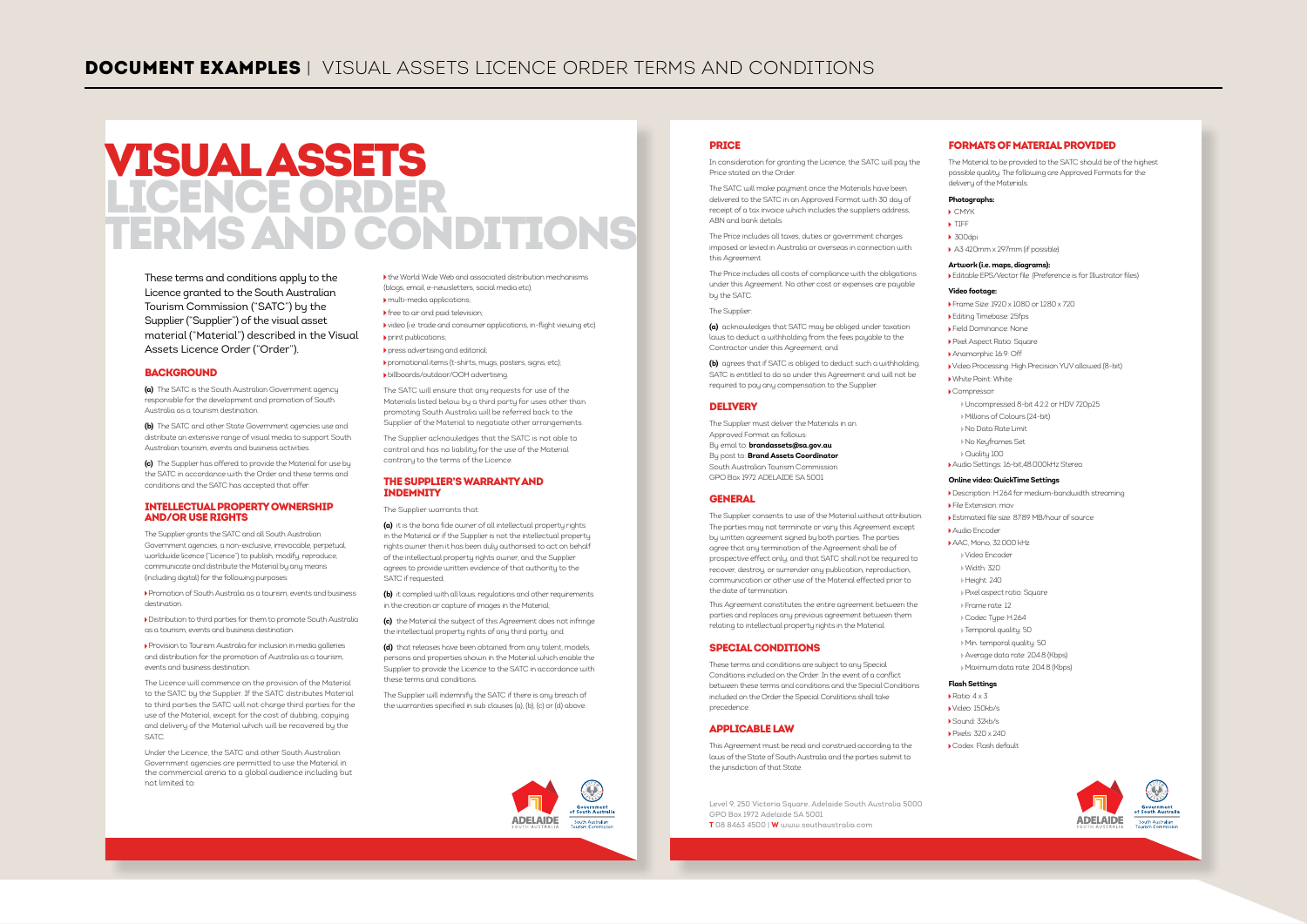|                                                                                                                                                                                                                                                                                                                                                                                                                                                                                                 | South Australian<br><b>Tourism Commission</b> |
|-------------------------------------------------------------------------------------------------------------------------------------------------------------------------------------------------------------------------------------------------------------------------------------------------------------------------------------------------------------------------------------------------------------------------------------------------------------------------------------------------|-----------------------------------------------|
| <b>TALENT RELEASE FORM</b>                                                                                                                                                                                                                                                                                                                                                                                                                                                                      |                                               |
| The South Australian Tourism Commission (SATC) is a State Government body responsible                                                                                                                                                                                                                                                                                                                                                                                                           |                                               |
| for the development and promotion of South Australia as a tourism destination.                                                                                                                                                                                                                                                                                                                                                                                                                  |                                               |
| For the purpose of promotion and general Government business, the SATC and other State<br>Government Agencies use an extensive range of images and video footage that reflect South<br>Australian lifestyle, business activities and tourism experiences.                                                                                                                                                                                                                                       |                                               |
| Date $/$ /                                                                                                                                                                                                                                                                                                                                                                                                                                                                                      |                                               |
| Project Title <b>Example 2018</b>                                                                                                                                                                                                                                                                                                                                                                                                                                                               |                                               |
| Location                                                                                                                                                                                                                                                                                                                                                                                                                                                                                        |                                               |
| Notes and the contract of the contract of the contract of the contract of the contract of the contract of the contract of the contract of the contract of the contract of the contract of the contract of the contract of the                                                                                                                                                                                                                                                                   |                                               |
|                                                                                                                                                                                                                                                                                                                                                                                                                                                                                                 |                                               |
|                                                                                                                                                                                                                                                                                                                                                                                                                                                                                                 |                                               |
|                                                                                                                                                                                                                                                                                                                                                                                                                                                                                                 |                                               |
| Address and the contract of the contract of the contract of the contract of the contract of the contract of the contract of the contract of the contract of the contract of the contract of the contract of the contract of th                                                                                                                                                                                                                                                                  |                                               |
| At the request of representatives of the SATC (State Government of South Australia) I have<br>agreed to be photographed, filmed and/or interviewed and I hereby irrevocably consent to the                                                                                                                                                                                                                                                                                                      |                                               |
| reproduction of this film footage, and/or photographs, and any other material in any SATC (State<br>Government) and any other State Government agencies websites, publications, displays or paid<br>advertising related to the promotion of tourism or any general government business; and also in<br>any other publications (including internet, newspapers and magazines) to which the SATC (State<br>Government of South Australia) might supply the imagery for the general purpose of the |                                               |
| promotion of South Australia.<br>The SATC knowingly only releases photographs and/or film for the general promotion of South<br>Australia and will not stand liable for the photographs and/or film that have been reproduced or<br>passed onto a third party without granted permission.                                                                                                                                                                                                       |                                               |
| I understand that the SATC (State Government of South Australia) will have copyright over the<br>use of the film or photographs for an unlimited period.                                                                                                                                                                                                                                                                                                                                        |                                               |
| <b>Executed as a Deed</b>                                                                                                                                                                                                                                                                                                                                                                                                                                                                       |                                               |
| Signature of participant Signature of participant                                                                                                                                                                                                                                                                                                                                                                                                                                               |                                               |
| If participant is under 18 years of age:                                                                                                                                                                                                                                                                                                                                                                                                                                                        |                                               |
|                                                                                                                                                                                                                                                                                                                                                                                                                                                                                                 |                                               |
|                                                                                                                                                                                                                                                                                                                                                                                                                                                                                                 |                                               |
|                                                                                                                                                                                                                                                                                                                                                                                                                                                                                                 |                                               |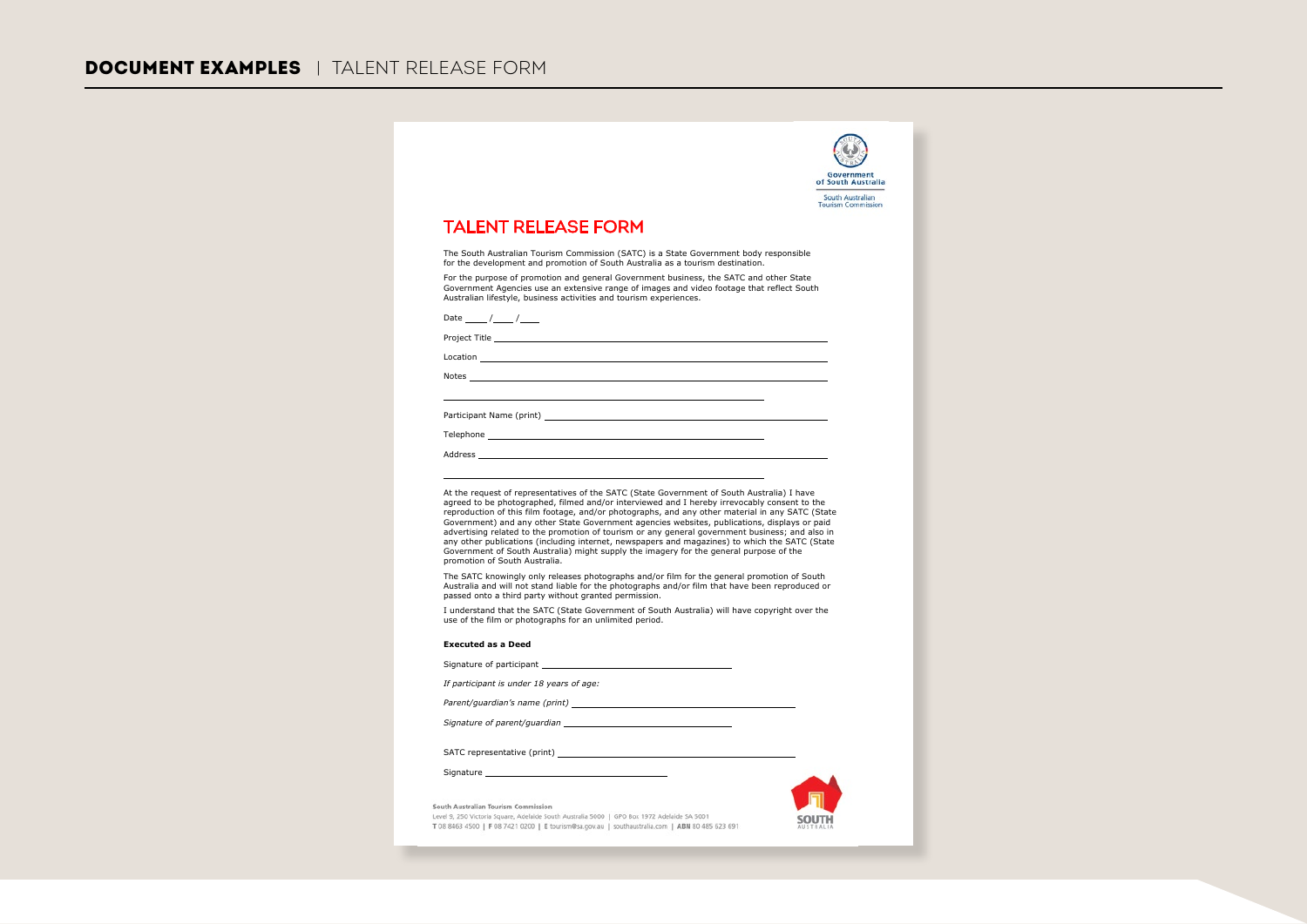| Government<br>of South Australia<br>South Australian<br><b>Tourism Commission</b>                                                                                                                                                                                                                                                                                                                                                                                                                                                                                                                                                                                                    |
|--------------------------------------------------------------------------------------------------------------------------------------------------------------------------------------------------------------------------------------------------------------------------------------------------------------------------------------------------------------------------------------------------------------------------------------------------------------------------------------------------------------------------------------------------------------------------------------------------------------------------------------------------------------------------------------|
| <b>PROPERTY RELEASE FORM</b><br>(FOR FILM AND STILL PHOTOGRAPHY)                                                                                                                                                                                                                                                                                                                                                                                                                                                                                                                                                                                                                     |
| The South Australian Tourism Commission (SATC) is a State Government body responsible<br>for the development and promotion of South Australia as a tourism destination.                                                                                                                                                                                                                                                                                                                                                                                                                                                                                                              |
| A contractual agreement with the SATC is in effect an agreement with the State Government<br>of South Australia and all its statutory departments.                                                                                                                                                                                                                                                                                                                                                                                                                                                                                                                                   |
| For the purpose of promotion and general Government business, the SATC and other State<br>Government Agencies use an extensive range of images and video footage that reflect South<br>Australian lifestyle, business activities and tourism experiences.                                                                                                                                                                                                                                                                                                                                                                                                                            |
| Date $/$ /                                                                                                                                                                                                                                                                                                                                                                                                                                                                                                                                                                                                                                                                           |
| Project Title <b>Example 2018</b>                                                                                                                                                                                                                                                                                                                                                                                                                                                                                                                                                                                                                                                    |
| <b>Location Example 20</b>                                                                                                                                                                                                                                                                                                                                                                                                                                                                                                                                                                                                                                                           |
| Notes and the contract of the contract of the contract of the contract of the contract of the contract of the contract of the contract of the contract of the contract of the contract of the contract of the contract of the                                                                                                                                                                                                                                                                                                                                                                                                                                                        |
|                                                                                                                                                                                                                                                                                                                                                                                                                                                                                                                                                                                                                                                                                      |
|                                                                                                                                                                                                                                                                                                                                                                                                                                                                                                                                                                                                                                                                                      |
|                                                                                                                                                                                                                                                                                                                                                                                                                                                                                                                                                                                                                                                                                      |
| At the request of representatives of the SATC (State Government of South Australia) I have<br>agreed for my property to feature in photographs and/or film and hereby consent to the<br>reproduction of these photographs and/or film described above, in any SATC (State Government<br>of South Australia) publications, displays or paid advertising, related to the promotion of tourism<br>or any general government business; also in any other publications (including internet,<br>newspapers and magazines) to which the SATC (State Government of South Australia) might<br>supply the photographs and/or film for the general purpose of the promotion of South Australia. |
| The SATC knowingly only releases photographs and/or film for the general promotion of South<br>Australia and will not stand liable for the photographs and/or film that have been reproduced or<br>passed onto a third party without granted permission.                                                                                                                                                                                                                                                                                                                                                                                                                             |
| I understand that the SATC (State Government of South Australia) will have copyright over the<br>use of the film or photographs for an unlimited period. I am also aware that in relation to still<br>photography, the photographer may contact me to discuss further possible use under special<br>license granted by the State Government.                                                                                                                                                                                                                                                                                                                                         |

Owner's signature

SATC representative (print) \_\_\_\_\_\_

Signature

South Australian Tourism Commission Level 9, 250 Victoria Square, Adelaide South Australia 5000 | GPO Box 1972 Adelaide SA 5001 T 08 8463 4500 | F 08 7421 0200 | E tourism@sa.gov.au | southaustralia.com | ABN 80 485 623 691

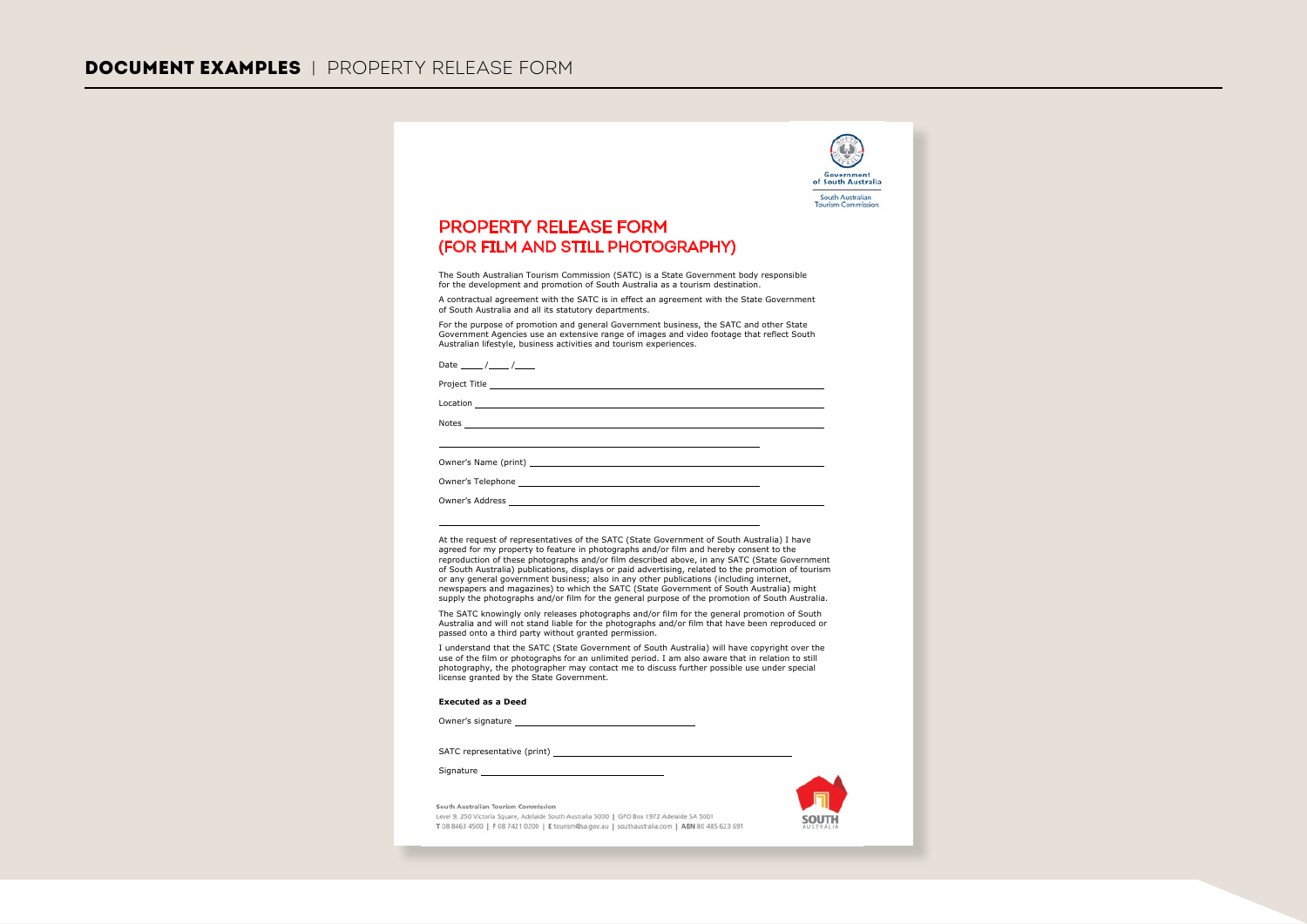